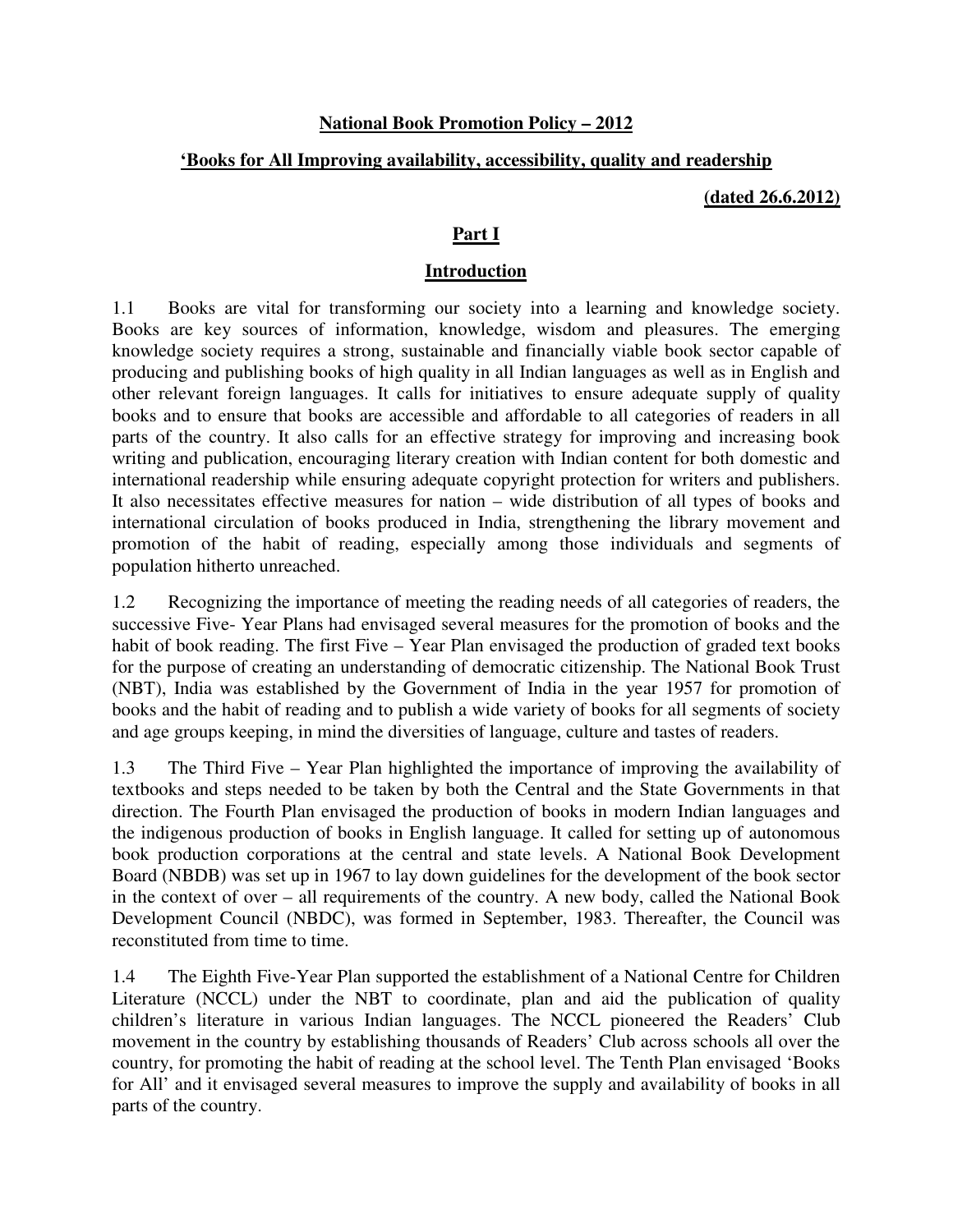1.5 The National Policy on Education 1968 / 1992 recognized that "the availability of books at low prices is indispensable for people's education". It started that "efforts will be made to secure easy accessibility to books for all segments of the population. Measures will be taken to improve the quality of books, promote the reading habit and encourage creative writing. Authors' interest will be protected. Good translations of foreign books into Indian languages will be supported. Special attention will be paid to the production of quality books for children including text books and work books (para 8.8)". It also states that, "together with the development of books, a nation – wide movement for improvement of existing libraries and the establishment of new ones will be taken up. Provision will be made in all educational institutions for library facilities and the status of libraries improved (Para 8.9)". Further, the Comprehensive programme of post –literacy and continuing education [Para 4.13 (c)] envisaged for neo-literates includes wider promotion of books, libraries and reading rooms.

1.6 A National Book Development Board (NBDB) was set up in 1967 to lay down guidelines for the development of the book sector in the context of over – all requirements of the country. A new body, called the National Book Development Council (NBDC), was formed in September, 1983. In September, 2008, the National Book Development Council was renamed as National Book Promotion Council (NBPC) which was tasked to facilitate exchange of views on all major aspects of book promotion, inter – alia, covering writing / authorship of books, production, publication and distribution of books, pricing, copyright, promotion of book reading, availability and reach of books for different segments of the society and for various age groups and the quality and content of Indian books in general, Though a series of measures were initiated under the Five – Year Pans to improve the availability, accessibility and quality of books, it was widely felt that there was need for a coherent and comprehensive policy framework to address issues relating to different aspects of book promotion in a holistic manner. The NBPC in September, 2009 observed that the government should take necessary steps for prompting reading habit, encouraging quality publishing, guiding the book trade and revitalizing the Library Movement in the country, with special emphasis on rural areas. Subsequently, a Task Force was constituted in February, 2010, to draft a comprehensive National Book Promotion Policy (NBPP) to meet the challenges of the  $21<sup>st</sup>$  century.

1.7 The draft policy prepared by the Task Force was posted on the website of the Department of Higher Education (www.education.nic.in) for soliciting views of the general public. After considering the views and suggestions received from various stakeholders and the State Governments, universities and technical institutions, the draft policy was revised and the revised draft was placed before the Central Advisory Board of Education (CABE), in the meeting held on  $7<sup>th</sup>$  June, 2011. The members of the CABE felt that the proposed policy would go a long way in reviving the interest in books, particularly amongst children and youth. Subsequently, following wider consultations with the stakeholders, the draft policy was further revised keeping in view the suggestions received from the members of the NBPC.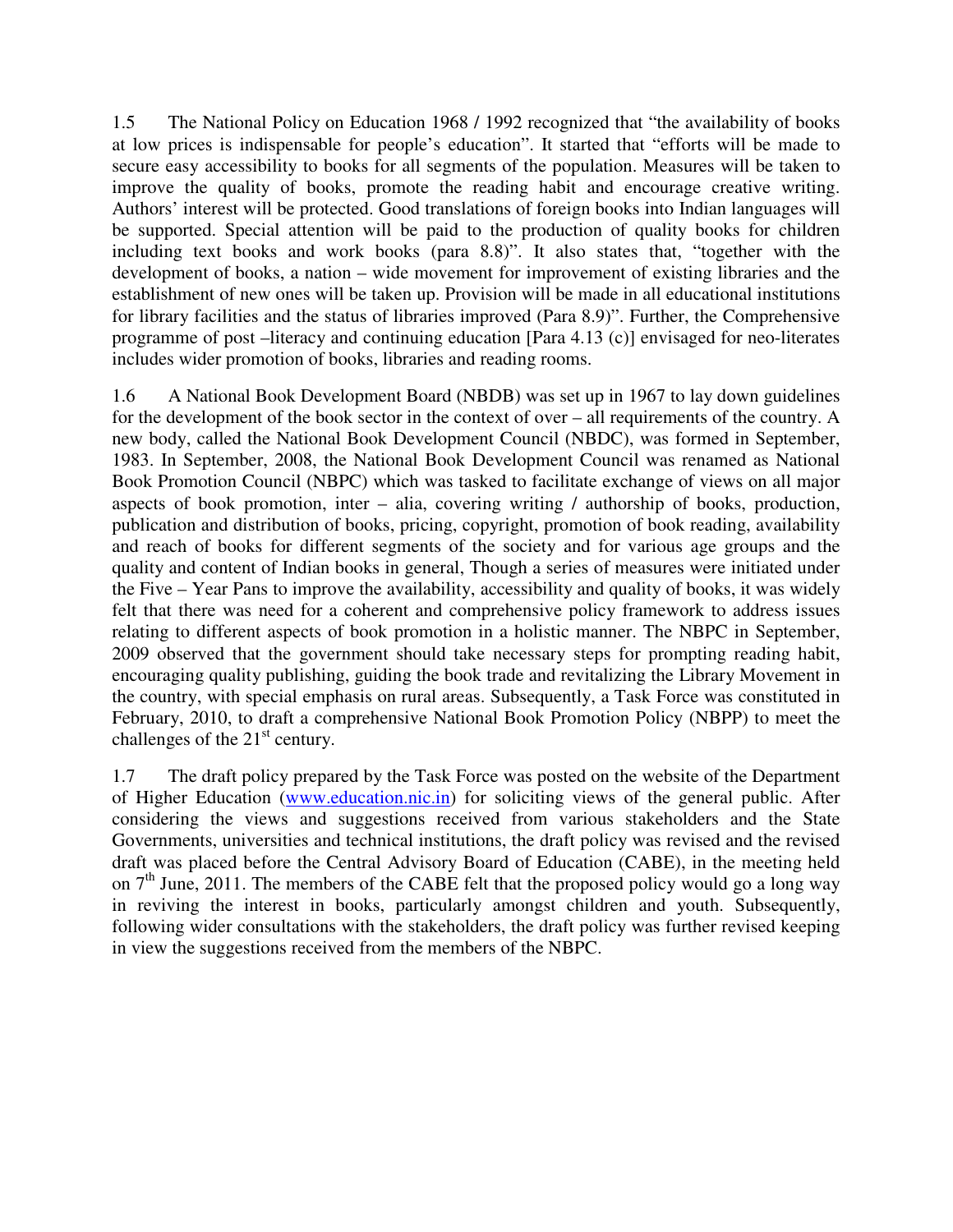# **Part II**

# **Objective of the NBPP**

2.1 The National Book Promotion Policy (NBPP) envisions a knowledge society imbued with an awareness that comes from reading of books and the positive ideas embedded in them. It also envisions a reading and learning society in which books will be available and accessible to everyone.

2.2 The overarching theme of the National Book Promotion Policy is 'Books for All: improving the availability, accessibility, quality and readership'. The policy envisages a multipronged approach to promoting books and inculcating the habit of book reading among all segments of the society. Specifically, the Policy seeks to :

- Ensure an adequate supply of books tht cater to the needs and interests of all segments of the society and all age groups, including persons with print disabilities and other differently –abled person.
- Ensure that books are accessible and affordable to readers all over the country including the disadvantaged and those living in rural and remote areas.
- Improve the quality and attractiveness of books published by both public and private sector agencies / institutions.
- Enhance readership among people of all age groups and especially among individuals and groups hitherto unreached.

# **Part III**

# **Increasing the availability of books**

# **Writings of books**

3.1 India being a multi-lingual society, books are written and published in various languages. Books are written for various purposes and with different categories of readers in mind, including books for children, young readers, the differently – albed, students, the professionals, and the neo-literates. As India moves towards becoming a 'knowledge economy', special emphasis will be laid on creating a suitable environment for writing books on all subjects in Indian languages as well as in English. With increasing number of children going to schools and rise in literacy levels, the thrust will be on ensuring the availability of books in all Indian languages in all parts of the country.

3.2 **Motivating writers**: To have more books written on various subjects, appropriate measures will be initiated to encourage and motivate writers to come out with quality manuscripts. Improved facilities and proper recognition will be accorded to genuine and capable writers. An appropriate mechanism will be put in place to ensure that writers get their dues and their rights are protected. Healthy author-publisher relation will be encouraged so that an equitable and transparent relationship is established between these two important segments of the book publishing sector. Guidelines will be formulating to ensure that each published books will be the outcome of an agreement between the author and the publisher. Norms will also be laid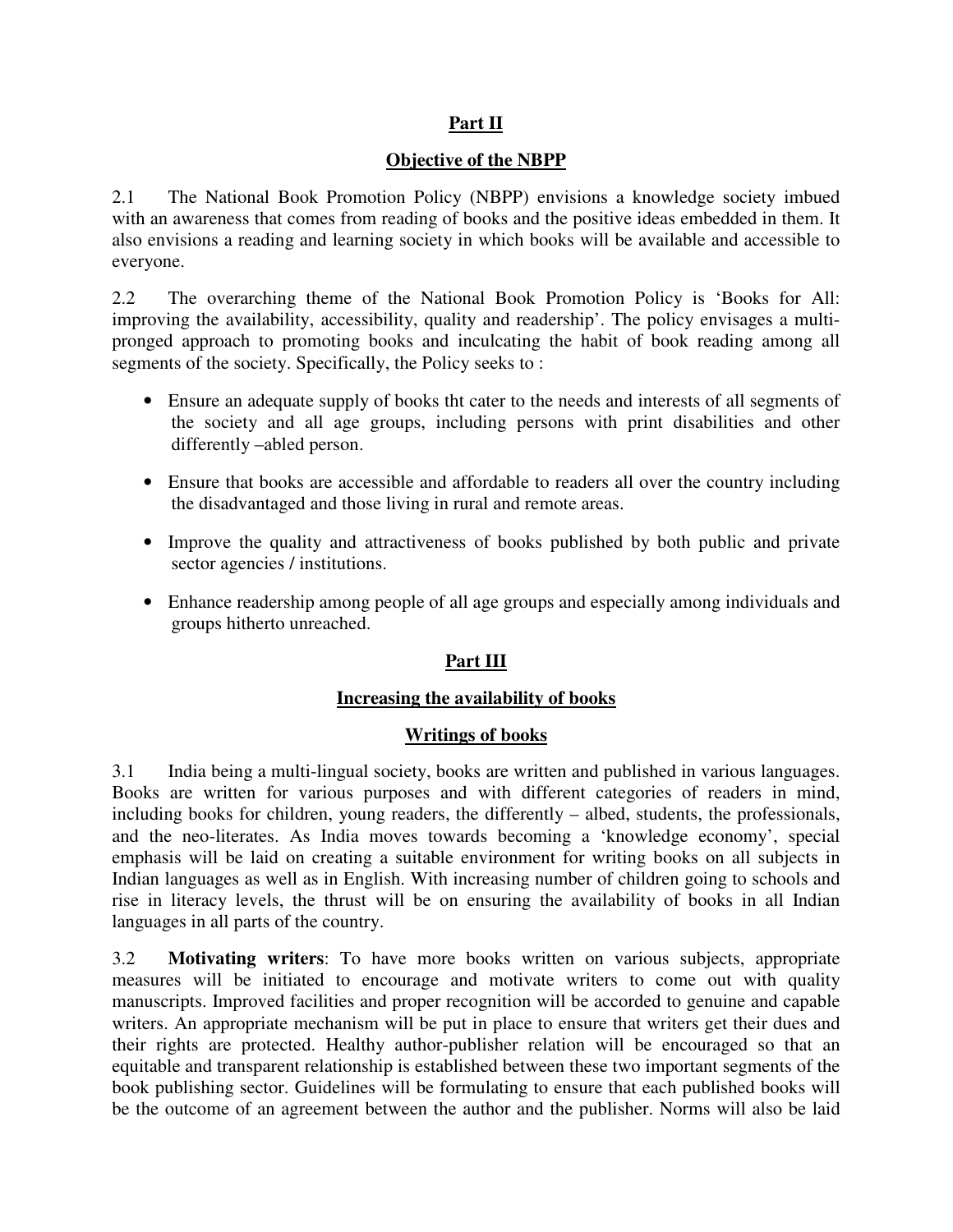down for procedures relating to the submission of a manuscript, its acceptance or return, and the proposed time of publication. A mechanism will also be put in place to ensure adequate copyright protection for authors and publishers. Awareness programems on the importance and necessity of copyright will be initiated. Measures will be taken to eliminate plagiarism of any kind. To locate good writers, a website will be created for providing a platform to them to convey their interests in subjects or topics on which they would like to write books.

3.3 **Encouraging young writers**: School will be provided guidance to encourage children to write creative works like poems, stories, plays etc. Expert guidance will also be provided to students in schools and universities and young writers of books to enable them to master the skills of writing different categories of books. Publishing of books for children as well as books for higher education in all Indian languages will be encouraged.

*3.4. Assistance to authors and publishers:* Assistance will be provided to authors and publishers for producing books of high standard, especially books meant for students and teachers. Commissioning of books on special subjects will be encouraged.

*3.5. Writing of books for children:* Measure will be taken to expand the programmes on writing of books for children and young readers. Expert guidance will be made available to writers of children's books to enable them to master the skill of writing and editing of books for children. Schools will be encouraged to support children to write poems, stories, plays and other creative literature and they will be provided guidance by experts. The National Council of Children's Literature (NCCL) will be strengthened to perform the challenging task of producing, promoting and propagating books for children in all Indian languages. Emphasis will also be placed on the production of books to promote national integration and develop interest in science and social sciences among children. Private publishers will also be encouraged to publish children's literature in all Indian languages.

*3.6. Books for differently-abled persons:* Steps will be taken to ensure that differently abled persons have access to books and reading materials in formats that they can use. All school and public libraries will be equipped with assistive devices to facilitate access for differently-abled persons to reading materials. Programmes will be initiated to promote the preparation of appropriate books and reading materials for persons with print disabilities and other categories of differently-abled persons. Special cells will be set up in selected specialized institutions for the preparation and publication of books suitable to differently-abled persons. All government agencies and private publishers involved in the production/publication and promotion of books will be encouraged to publish books and other reading materials in the form of Braille, 'speaking/talking books' and in other formats according to the needs and preferences of the differently-abled readers.

# **Translation of books**

**3.7.** *Fostering a translation programme:* As high quality translated reading materials are vital for increasing the access to knowledge in many critical areas, translation of Indian as well as foreign books in all Indian languages and vice versa will be encouraged. Appropriate measures will be initiated to address the issues relating to the translation of standard foreign books into various Indian languages.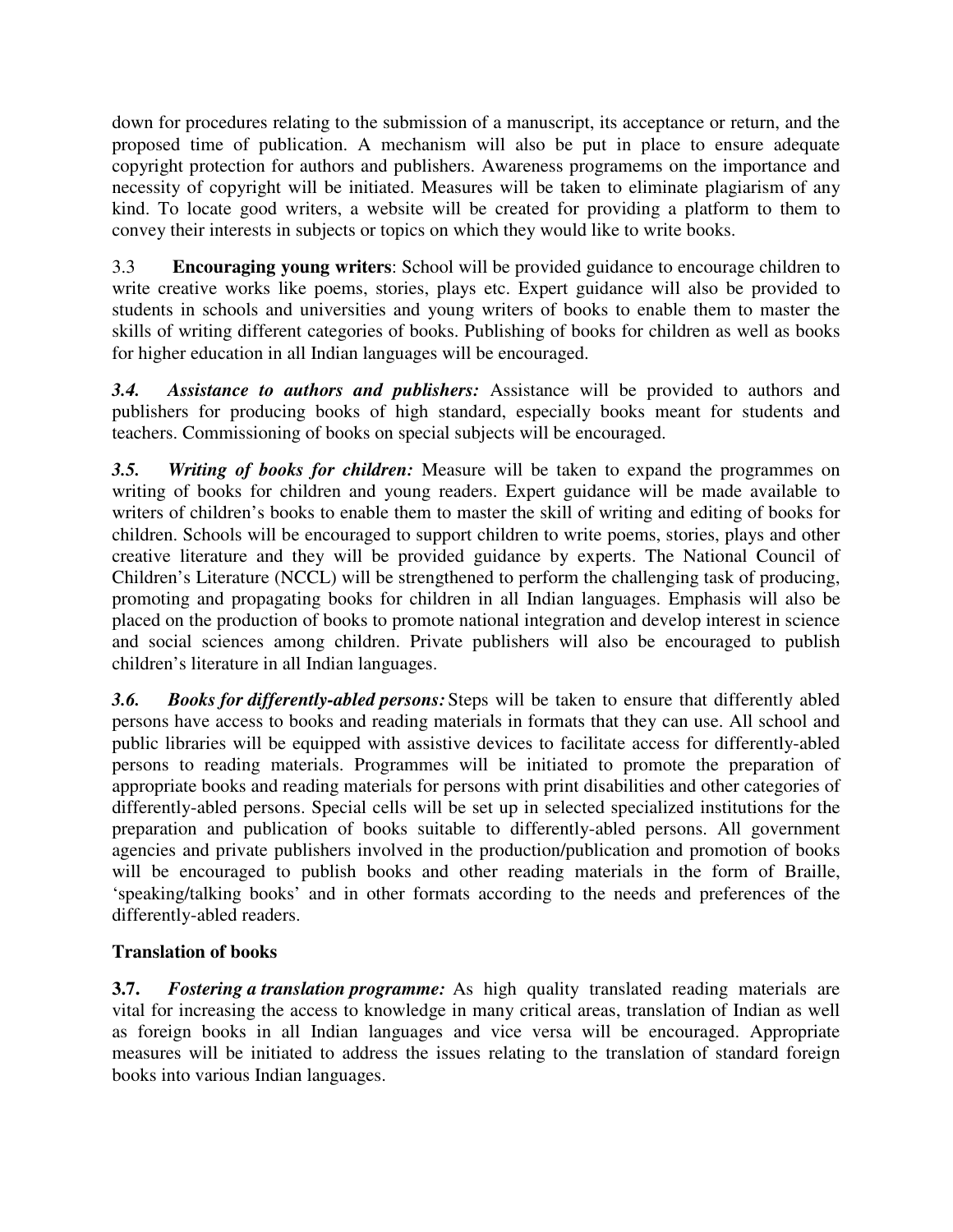3.8. *Institutional support to promote translation of books:* The National Translation Mission will be actively involved in the promotion and publication of knowledge text translations in all major disciplines taught in schools, colleges and universities. Creation of a pool of qualified and competent translators in different languages will be given priority. Universities and other institutions of higher learning will be supported for conducting Degree/Diploma courses on translation, for undertaking preparation of translation manuals between pairs of languages and research and development activities relating to preparation of software for translation, publication of journals on translation and for publishing translation-related texts and analysis etc. in Indian languages. Support will be provided to projects designed to promote translation of books. The Central Institute of Indian Languages and the National Book Trust will be supported to expand their activities relating to translation of literature into all Indian languages and making them available to readers at affordable prices. Translation of award winning books into all Indian languages will be supported. All book publishers will be encouraged to publish translations of popular books into Indian languages by making use of Section 32 of the Copyright act 1957.

### **Comments of M/o Culture**.

With reference to part-III of NBPP which relates to increasing the availability of books, it would be useful to include the translation of manuscripts or publishing their edited text in the form of books. More attention may be given to this aspect, so that interest in the traditional knowledge and sciences is also revived among the younger generation. Some form of coordination with the National Mission for Manuscripts may be considered.

# **Publishing of books**

**3.9.** *Publication of books in different formats:* The publishers will be encouraged to publish all titles not only in print format but also in electronic formats such as eBooks and talking books in all Indian languages. Deposit of copies of e-books in the prescribed four national public libraries will be facilitated by amending the Delivery of Books and Newspapers Act, 1954.

*3.10. Collection of authentic statistics about books and publishing:* Steps will be initiated to collect authentic statistics about books and publishers of books. A website for Indian books in all Indian languages will be created and all organizations active in the book publishing sector will be approached for their collaboration. In order to create a database on publishers and books, the registration of publishers through ISBN will be encouraged. On-line registration facility will be provided to assign ISBN numbers to authors and publishers.

# **Comments of D/o Commerce.**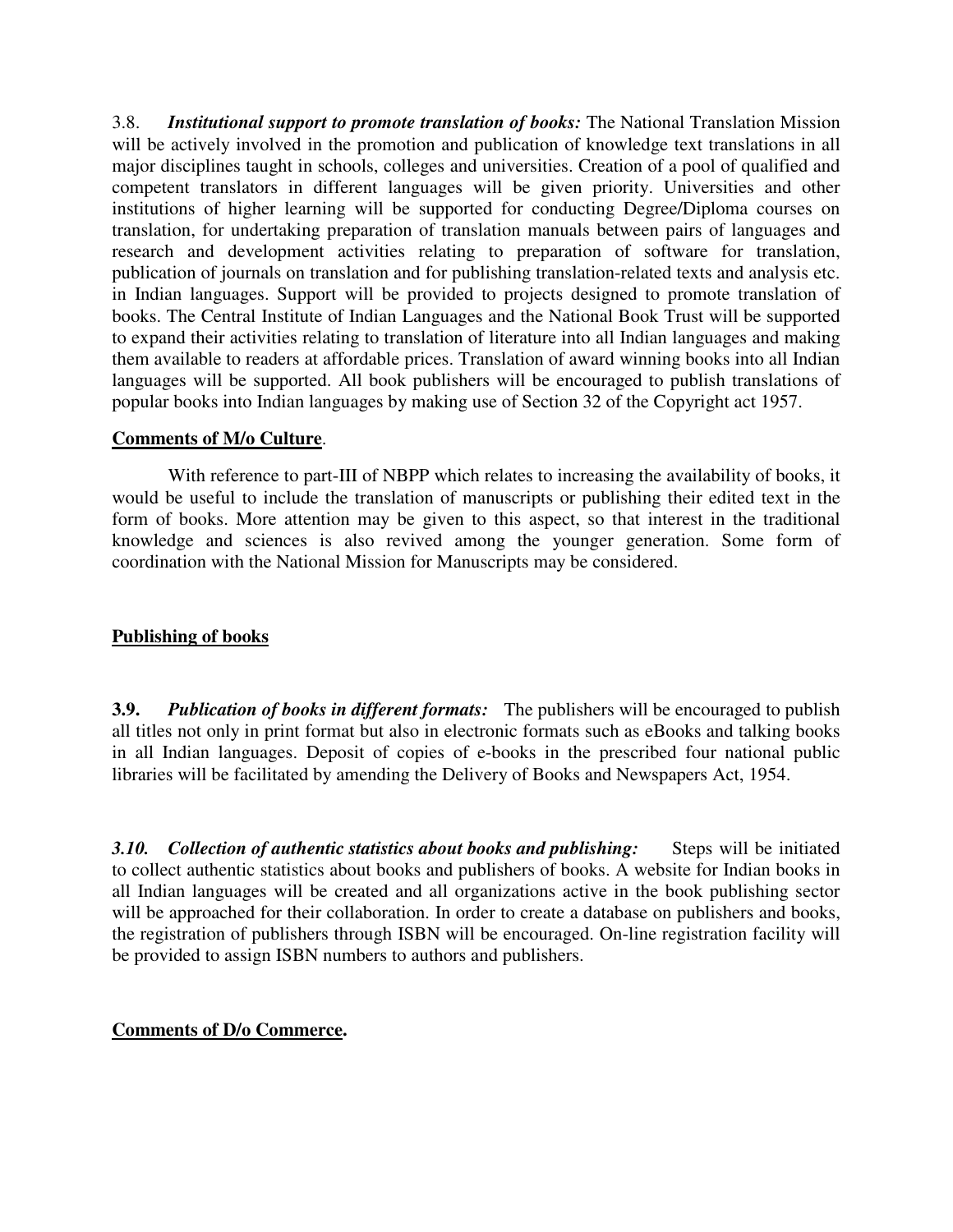**3.11.** Recognizing book publishing as a priority sector: It is very important that Book Publishing is treated as a priority sector since it is: (1) associated with the educational development of the country which in turn involves the overall national development (2) a labour intensive industry which provides employment to people from all walks of the society and that too in abundant manner.

#### **Comments of D/o Financial Services in consultation with RBI.**

RBI has confirmed that book publishing activities are categorized under the service sector under MSMED Act, 2006. Further in terms of RBI's extant guidelines on lending to priority sector, bank loans upto an aggregate credit limit of Rs. 5 crore per unit to micro and small enterprises engaged in providing or rendering of services and defined in terms of investment in equipment under MSMED act, 2006 are eligible to be classified under the priority sector.

### **Comments of MSME**

MSME has stated that unit engaged in publishing with upto 2 crore are classified as micro and small enterprises in the service sector as per provisions of MSMED Act 2006. As per MSME the units up to 5 crore are micro and small enterprises (MSEs) in manufacturing sector, whereas the units engaged in Publishing with investment upto Rs. 2 crore are micro and small enterprises(MSEs) in service sector. MSME has further submitted that lending to MSEs by banks is already considered as priority sector lending by RBI.

**3.12.** Publishing of Textbooks: The Capacity of institutions/agencies involved in text book production will be strengthened to ensure timely production and publication of text books and to ensure that prescribed text books are made available to students before the commencement of new academic session in schools and universities. Steps will be taken to train writers, editors, illustrators and graphic designers and translators of textbooks.

*3.13. Setting up of National Board of School Textbooks:* A National Board of School Text-Books will be set up to coordinate the programmes of book production at the Central and State levels. The Board will prepare a comprehensive plan for the production and publication of text books in collaboration with all agencies such as NCERT. State Text Book Publishing Corporations and other publishers involved in the production and publication of textbooks.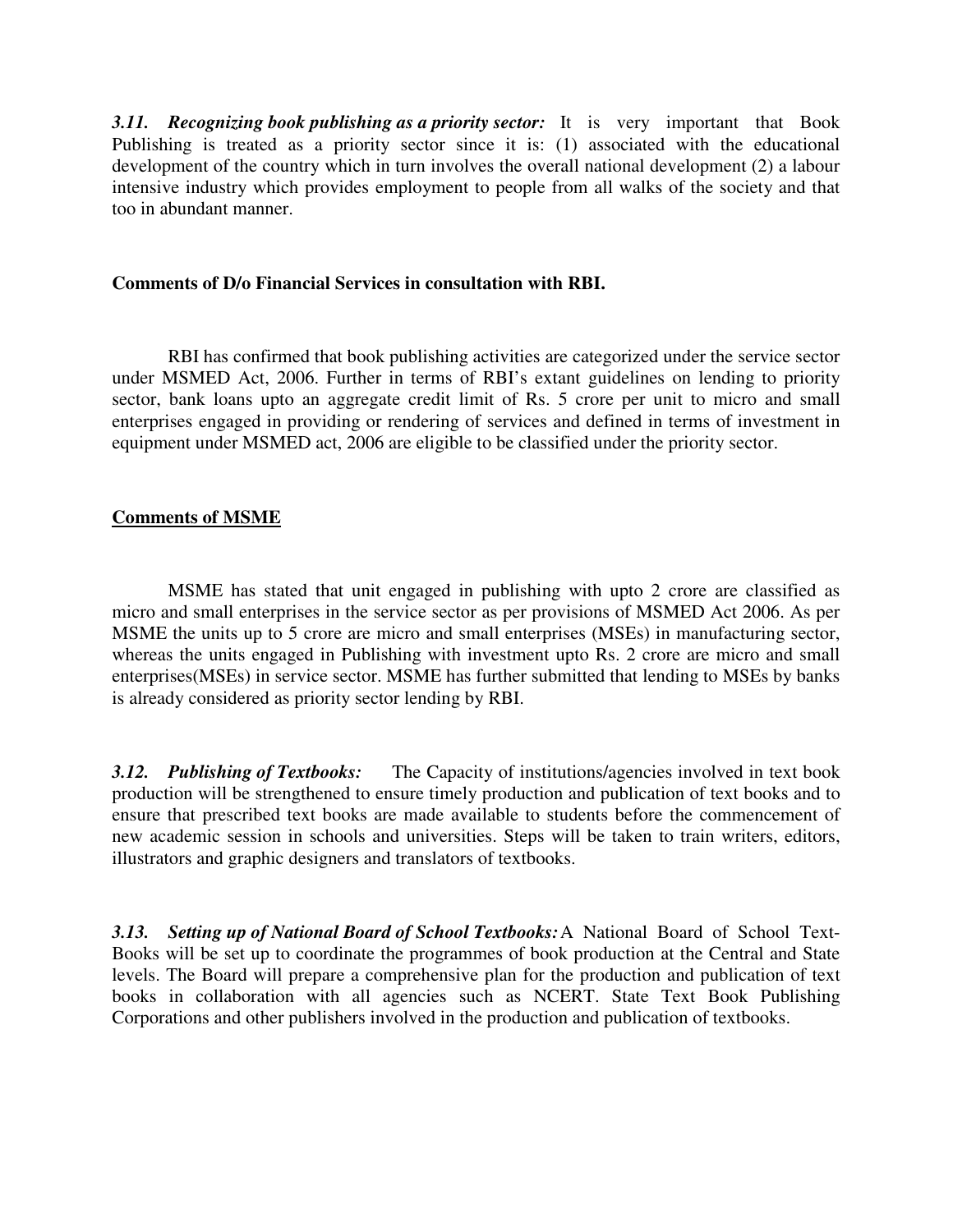*3.14. Public Private Partnership for book promotion:* In order to augment the capacity for publishing textbooks to meet the ever growing demand for textbooks and timely supply of textbooks, public-private partnership (PPP) will be fostered to produce and publish textbooks for school students.

*3.15. Publishing of foreign books:* This provision will certainly help reduce the import of such books into the country and at the same time make available the entire gamut of related literature to the students of higher education at comparatively much lower costs. There is also a possibility that the Indian publishers who would be bringing out such indigenous editions of foreign books might enter into agreements with their foreign publishers for the entire territory of South Asia which is very common in such cases. This will give a leap to be exports of such editions to our neighboring countries who also banker for such material at affordable prices.

### **Comments of Department of Commerce**

 The policy of course has to be designed in a manner that the interests of Indian authors are also appropriately safeguarded.

3.16 **Promotion of academic writing and publishing**: Academic writing and publishing is a significant part of knowledge dissemination. Universities and other institutes of higher learning will be encouraged to publish academic journals and books. The facilities for the publication of academic and scholarly publications by the universities will be strengthened to ensure improved availability and accessibility of these publications for wider public and the research community. All universities will be encouraged to set up their own publishing facilities and promote academic publishing.

3.17 **Enhancing availability of rare and used books**: Reprinting of rare and out –of- print books will be encouraged to enhance their availability in the book market. In addition, book fairs of used books will be encouraged. The sale of used books at these books fairs will be encouraged to help bibliophiles find books to their interest at affordable price, promote books of famous authors and to develop and sustain reading habits among people.

3.18 **FDI in book publishing:** There has been differing views on the role of FDI in book sector in India. A systematic study of the role and impact of FDI in book sector has been conducted. The results of the study will be discussed with various stakeholders to make an appropriate decision relating to FDI in the book sector.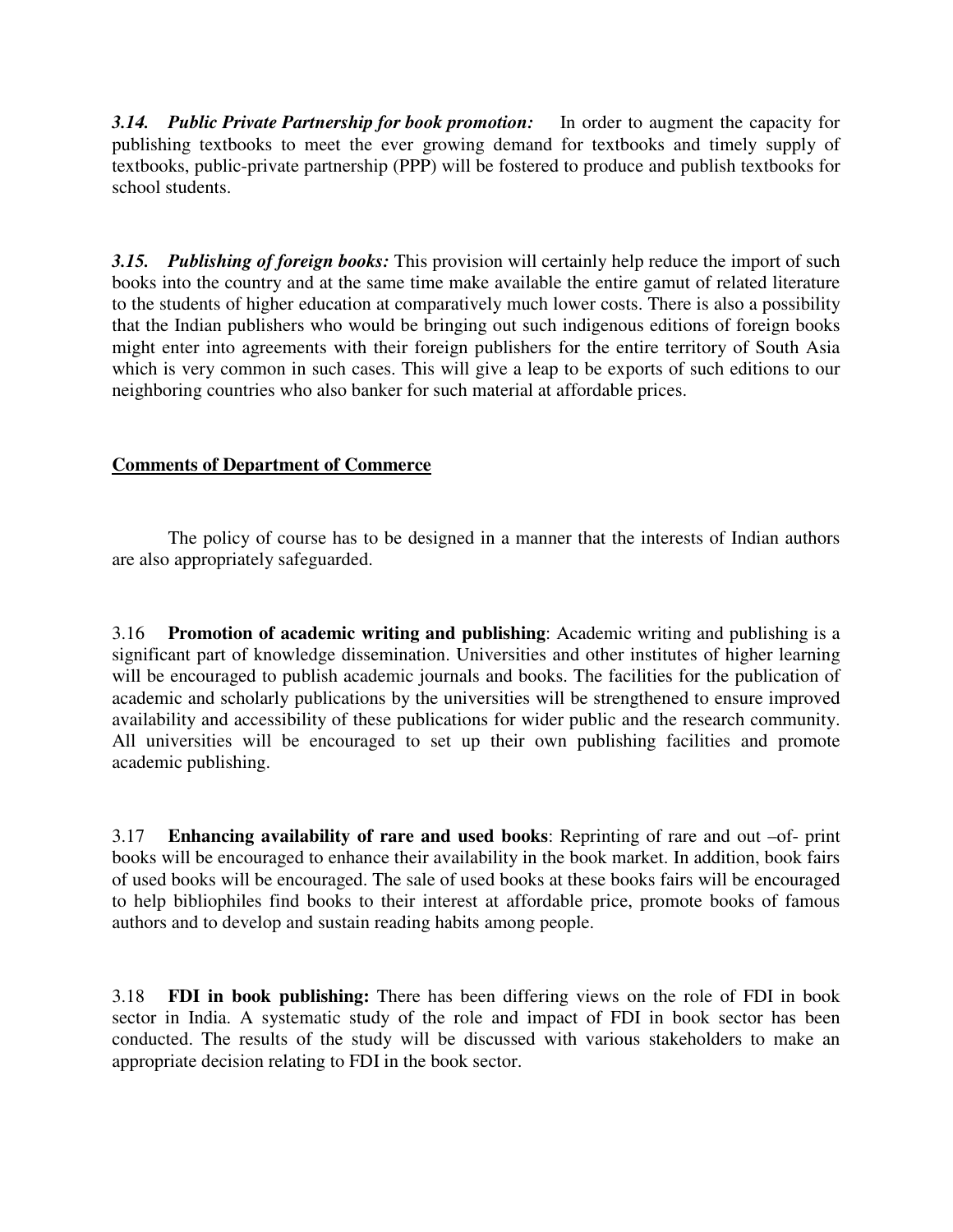3.19 **Setting up of Book Publishing and Promotion Hubs**: Steps will be initiated with the support of the State Governments and Union Territory Administrations to set up 'Book Publishing and Promotion Hubs' with adequate infrastructural facilities for publishing books in all Indian languages and help to create a 'culture of publishing'. These hubs will have a number of book shops, facility for book exhibitions and fairs, facilities for training in book publishing, production and marketing etc. All these Hubs will be linked to each other to share information related to book publishing and promotion in the States / UTs.

### **Part IV**

### **Improving the accessibility of books**

#### **Library movement**

4.1 **Strengthening library movement**: The library movement will be supported to enable the public libraries to act as local nodal agencies for book promotion and propagation of book reading habit among people by making the widest possible range of books available to them. Libraries will be encouraged play two distinct roles – to serve as a local entre of information and knowledge, and be a local gateway to national and global knowledge. All academic and public libraries will be strengthened and modernized to improve their collection of books and services. The network of academic and public libraries state, district block and village levels will be further strengthened. Steps will be taken to enhance online accessibility of library books to the readers.

4.2 **Separate section in libraries for children and readers with print disabilities**: All public libraries will be encouraged to set up a children's section. Measures will be taken to facilitate the creation of a special sections / cells in libraries of all schools, colleges and universities and public libraries to make books available and accessible for readers with print disabilities as well as for other groups of differently-abled persons. In addition to books, appropriate assistive / technological devises and effective software will be made available to help differently-able persons to access information and reading materials.

4.3 **Promoting collaboration between libraries and educational institutions** : Libraries will be encouraged to collaborate with educational institutions, agencies and NGOs involved in book promotion activities in order to develop a community – based information –sharing / seeking system.

4.4 **Enhancing connectivity among libraries** : the role of Information Library Network (INFLIBNET) Centre which is an autonomous Inter-University Centre (IUC) of UGC along with Developing Library Network (DELNET) will be strengthened to further improve connectivity of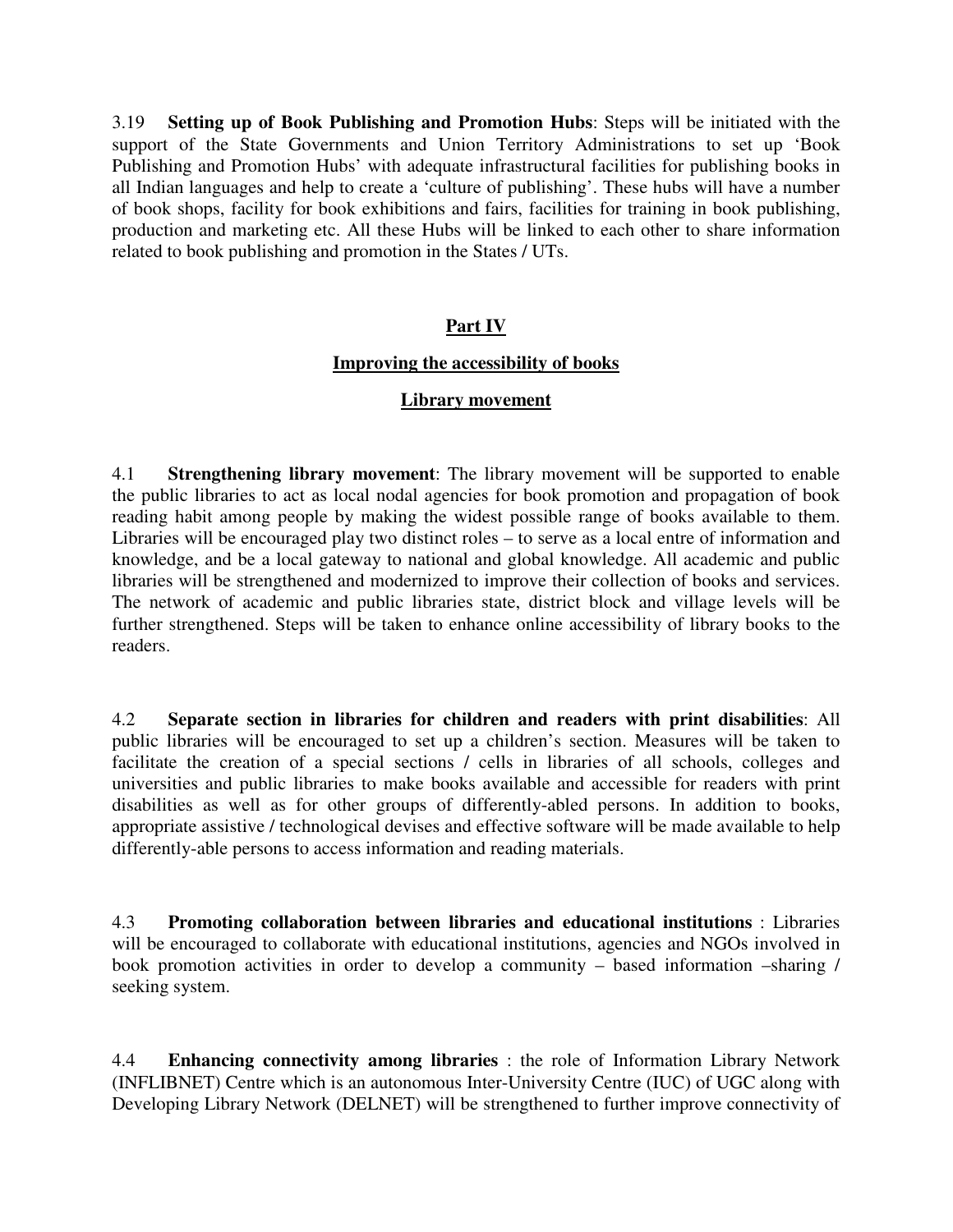university libraries with all information centres through a nation – wide high speed data network using the state-of-art technologies for the optimum utilization of information. Inter-Library loans which facilitate borrowing books available in one library by another library will be popularized Digitization of library collections, digital cataloguing and cloud – computing will be encouraged.

#### **Comments of Ministry of Culture**

 The part-IV of the draft relates to improving the accessibility of books and the Library Movements. It would be desirable to include the role of National Mission on Libraries and the objective of implementation of Library Act in the states where it has not yet been implemented.

4.5 **Open access**: All research articles published by Indian authors receiving any government or public funding will be made available under Open Access. A national academic OA portal will be developed and these OA research articles will be made available through this portal.

4.6 **Application of new technologies for enhancing access to books**: Appropriate programmes will be formulated to spread the awareness of technological advances in the field of book publishing such as e- books and digital libraries which are becoming increasingly important in today's world. Application of information and communication technologies to reah out to readers in all parts of the country will be an important aspect of the book promotion endeavors. The book sector will be encouraged to keep themselves abreast of the latest developments in regard to application of technology for promotion of books. The book sector will be encouraged to explore the potential of easier –to –read and inexpensive e-Readers to meet the needs of diverse groups of readers. Initiatives will also be taken to explore the potential of digital libraries for the promotion of books and book reading habit among people in rural areas.

### **Distribution of books**

4.7 **Expanding book selling and distribution network**: Booksellers and distributors play a crucial role in reaching out to readers and in enhancing accessibility of books. A priority task will be to promote the creation of a nation-wide and effective network of booksellers and distributors to ensure availability of books on all subjects of interest and for readers of all categories in all over the country. Especially in rural and remote areas. Book distribution and retailing agencies will be encouraged to set up book stores in rural areas.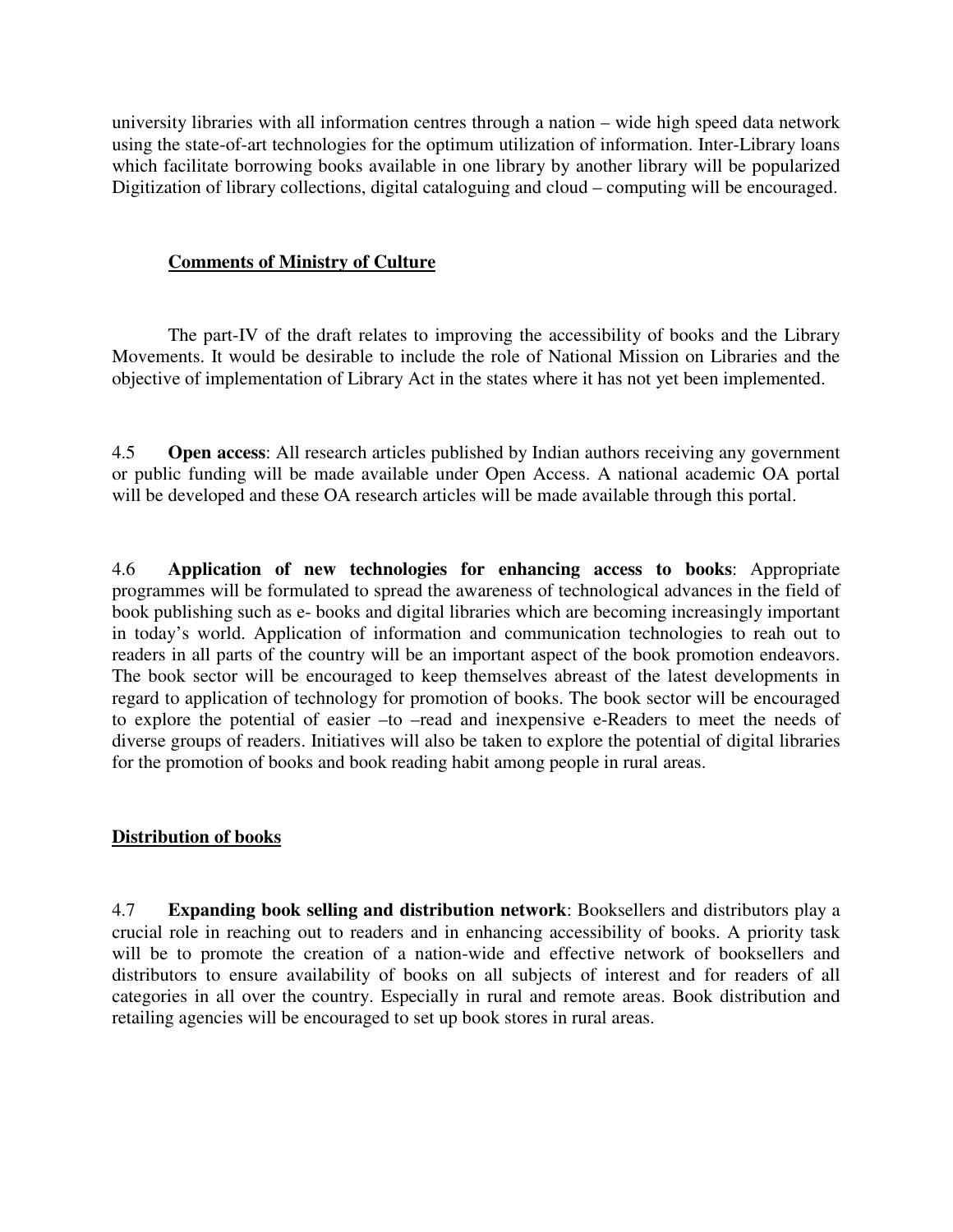4.8 **Online sale / purchase of books:** The availability of books online will be enhanced to bridge the gulf between the publisher and the reader. The publishers and book sellers associations will be encouraged to make use of the expanding digital network and internet connectivity to expand online sale / purchase of books to enable people indifferent parts of the country to access books and other reading materials.

4.9 **Encouraging the growth of bookshops:** Steps will be taken to encourage the growth of bookshops so that the bookshops culture grows along with the book fair culture and the online search of books. Appropriate advocacy campaigns will be promoted to persuade commercial establishments and shopping malls to allocate space for a Bookshop / Library –cum-Reading Room in their premises. Similarly, residential societies will be urged to allocate space in all new residential / apartment complexes for setting up a Bookshop / Library-cum-Reading Room.

4.10 **Cataloguing in publication:** Publishers Associations will be encouraged to actively participate in projects like Cataloguing in Publication (CIP) with a view to creating catalogue data for books in a centralized manner and promoting distribution of books in India and abroad.

# **Promotion of Indian books abroad**

4.11 As a part of the effort to promote Indian books abroad, publishers /exporters will be urged to facilitate export of books by Indian authors through participation in International Book Fairs. The ICCR and NBT will be encouraged to facilitate Indian writers interaction with foreign writers in India and abroad.

# **Comments of Ministry of Culture**

 It is also suggested to allow Central Reference Library, Kolkata to participate in the National as well as International Book Fairs putting more aids for bringing awareness among the institutions and libraries.

# **Preferential postal rates**

**4.12** A major difficulty in the promotion of books has been making books available through mail order to individual buyers. reader – members of home libraries or book club movement throughout the country. In order to overcome this, the department of posts will be urged to offer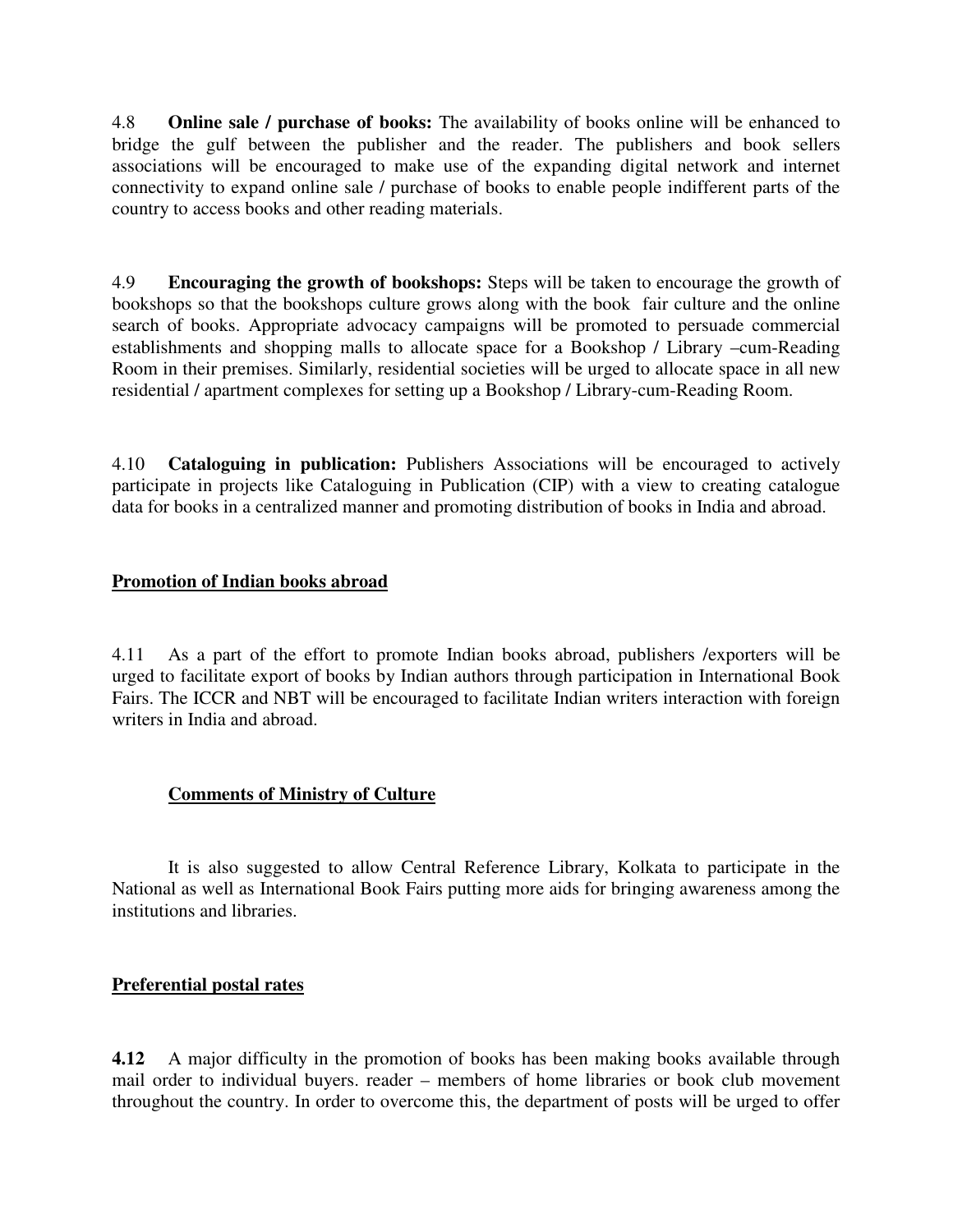a most favoured treatment in the matter of postal rates on book packets. Initiatives will be taken to facilitate concessional postal rates to books dispatch by mail order and for VPP packets and to extend the postal concessions provided for periodicals and newspapers that are registered under RNI to books that are procured for distribution to public libraries in rural areas.

#### **Improving the affordability of books**

### **Comments of Ministry of Commerce)**

4.13 The availability of books at affordable prices is indispensable for enhancing accessibility of books to all segments of the society. Publishers will be encouraged to publish international and national award winning books at affordable price in order to attract more readerships. To bring down the price of foreign books used by students, particularly be students in higher education institutions, arrangements for getting them printed in India will be explored while ensuring that the interest of Indian writers are safeguarded. The possibility of making available printing paper on a preferential / subsidized rate for publication of books and making them available at affordable price to readers will be examined.

# **Part V**

# **Upgrading the quality of books**

5.1 **Improving the quality content and production of books:** The task of improving the quality of content, production and publication of books for all categories of readers including textbooks and supplementary readers for students, will constitute an important component of the book promotion initiative. A proper system and mechanism will be put in place to ensure the quality of content and production of books. A key initiative in this context will include programmes to motivate and facilitate good writing and fine publishing and to provide incentives and / or fellowships to attract the best talent in book writing, including academic writing, and book publishing. Steps will be initiated to promote creative writing skills among school and university students. Schools and colleges will be supported to enable students to acquire skills in creative writing. Improvement of the quality of content and production of books in Indian languages, especially those meant for students at both the schools and tertiary levels of education, will receive special attention.

5.2 **Creation of professionally qualified personnel for publishing sector**: The universities and technical institutions will be urged to introduce certificate courses, diploma programmes, and post graduate management degrees in book designing and publishing, e- publishing. Online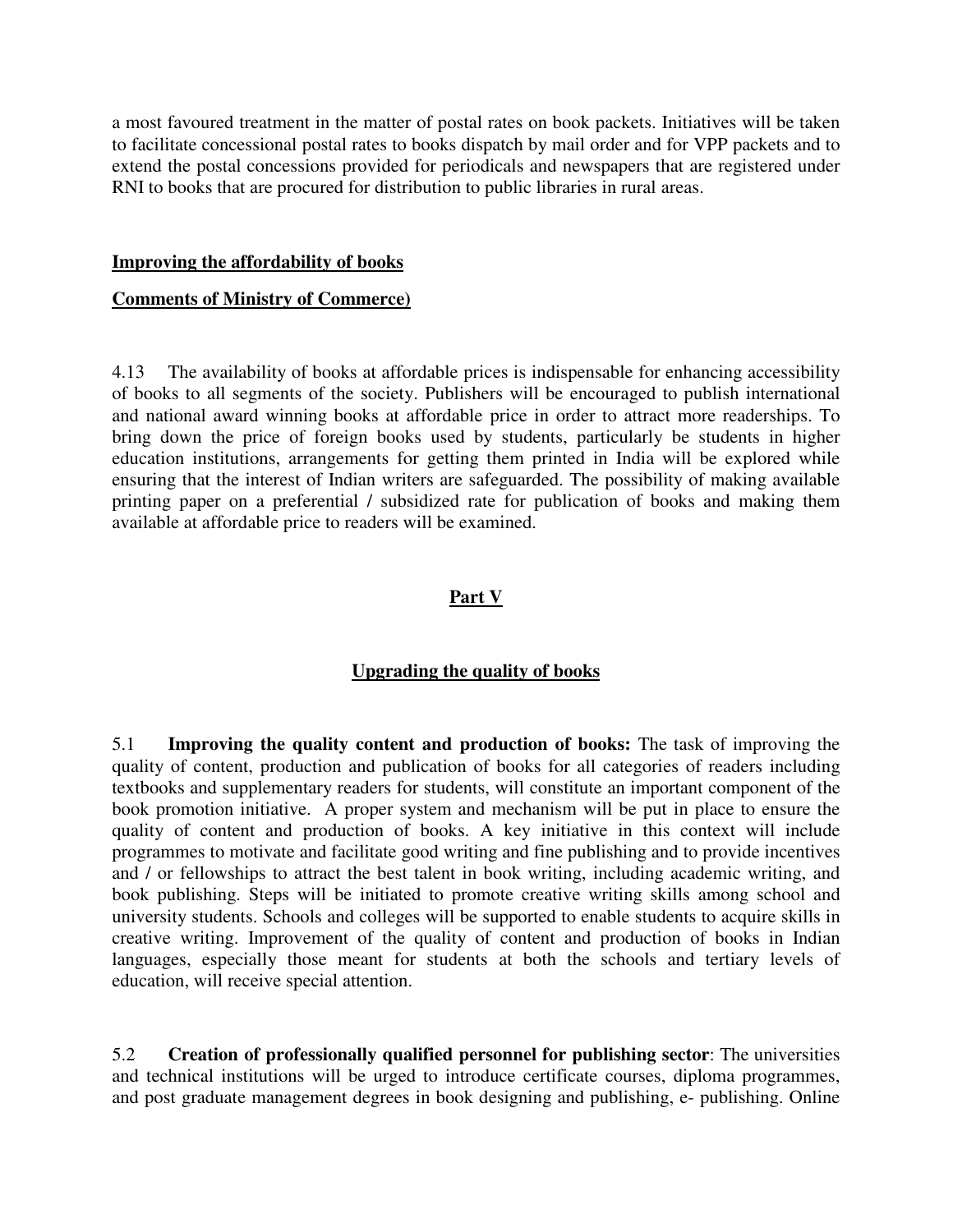marketing etc. to expand the pool of professionally qualified personnel in the Publishing Sector. Universities will also be supported to introduce elective courses dealing with editorial skills in order to create a pool of qualified and competent editors, to undertake research studies relating to book publishing, including readership surveys, and to organize short-duration training programmes aimed at producing capable entrepreneurs in the book sector. The publishing houses / agencies will be encouraged to allow students of book publishing courses to work as inters in their organizations in order to enable them to acquire practical knowledge, skills and experience relating to editing, production and publication of books.

### **Comments of Ministry of Culture**

 With reference to part-III of NBPP which relates to increasing the availability of books, it would be useful to include the translation of manuscripts or publishing their edited text in the form of books. More attention may be given to this aspect, so that interest in the traditional knowledge and sciences is also revived among the younger generation. Some form of coordination with the National Mission for Manuscripts may be considered.

5.3 **Book review**: All news papers and electronic media, including both audio and television channels, will be encouraged to include book reviews and interviews with authors to attract readership.

# **Part VI**

# **Readership promotion**

6.1 **Inculcating book reading habit**: Book promotion depends, to a great extent, on the book reading habit of people. All out efforts will be made to enable all literate and educated people, including the neo-literates to realize the significance of reading books and to help them develop a regular reading habit. A well –planned national campaign will be launched to inculcate book reading habit among all sections of the society, especially among children, youth, women and the differently-abled readers. Initiatives will be taken to harness the knowledge and capability of librarian to promote reading habit, especially among the younger generation. The media, both print and electronic, will be mobilized to support activities through special programmes aimed at inculcating book reading habit and enhancing readership among people of all age groups.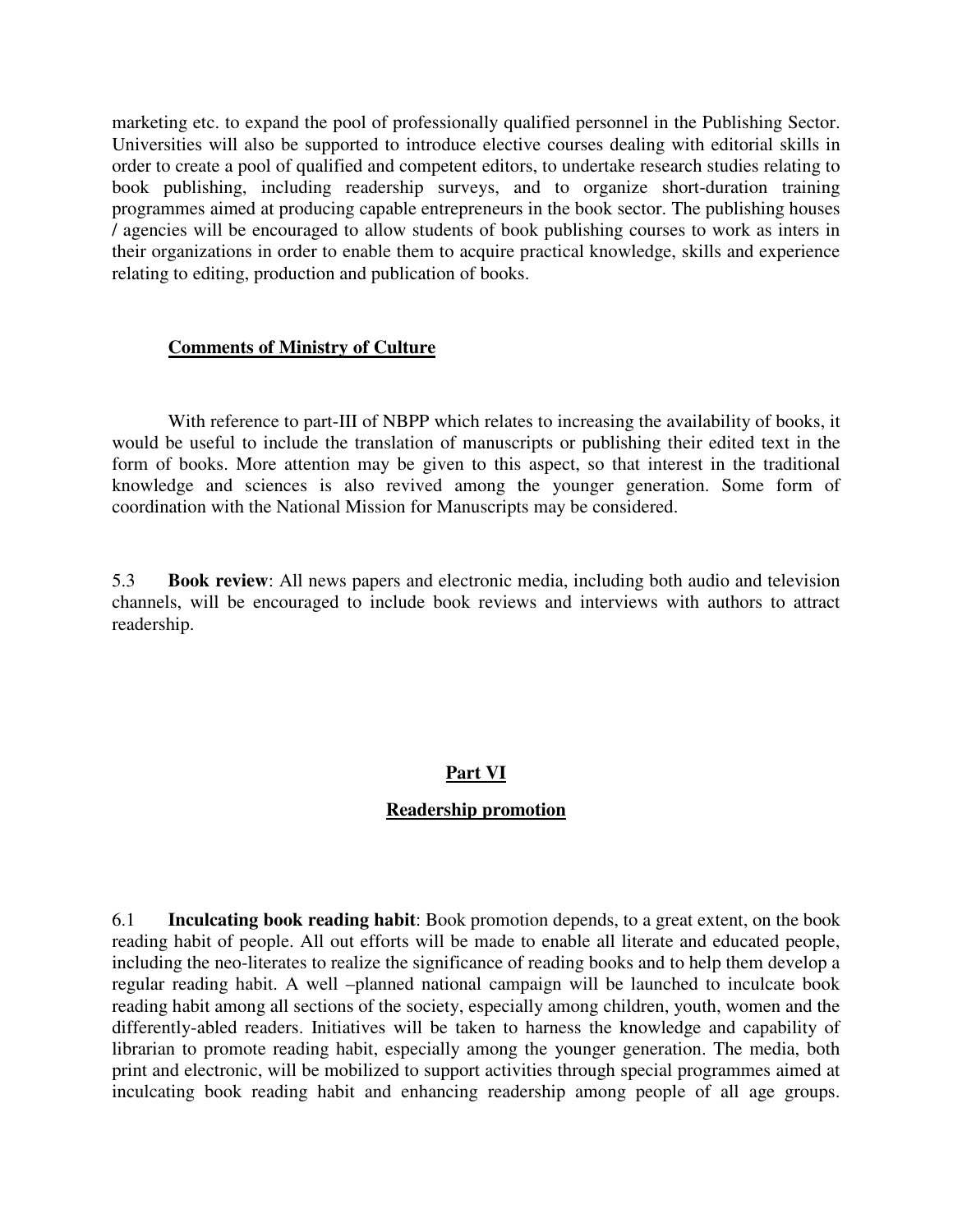Reading and book promotion will be introduced as an important component of all Central Government flagship Programmes of Rural Development / Employment / Health/ Education.

6.2 **Book fairs and exhibitions**: Books fairs and exhibitions will continue to be important components of the programmes designed to promote books and the habit of reading. The scope and coverage of books fairs and exhibitions will be expanded to reach readers in rural areas and all language groups. Publishers of books in Indian languages will be urged to organize books fair in small towns and cluster of villages to create a climate in which a large number of people could buy and read books. In order to streamline the book fairs and exhibitions scene in the county and to bring in professionalism, an appropriate intuitional mechanism will be put in place to coordinate activities relating to the organization of book fairs and exhibitions in all parts of the country. The coverage of Mobile Book Exhibitions and book fairs will be enhanced by operating at least one Mobile Exhibition Van in each district of India in order to promote the concept of Panchayat – level book fairs and exhibitions.

6.3 **Enabling libraries to act as nodal points for reading promotion**: To promote reading habits and forge the link between people with basic literacy skills and the libraries, all public libraries will be encouraged to reach out to the people in their areas of service. Efforts will be made to make the best use of existing libraries for the purpose of reading promotion and also to put the library movement into a new active phase in which the library would become a nodal point for reading promotion. Seminars and workshops involving various users' groups will be promoted to make public libraries a favoured social destination for people of all age groups. A Library Extension Studies Book Programme will be introduced to encourage each school teacher to introduce some new books in the classroom each week. The Social Networking sites will also be used for reading promotion. Library extension services such as reference and reader's advisory assistance, public access to the Internet, reading incentive programmes for children such as quiz, essay writing, storytelling and elocution competitions for children and showing of children films in library will be popularized in order to bring children to libraries and enhance readership. Schools will be encouraged to take children to public libraries on tour to make them aware of the knowledge stored in the libraries and use of library facilities for educational purposes. Libraries will be urged to organize vacation reading clubs.

6.4 **Children's book hubs**: Children's Book Hubs will be created in places like the National Bal Bhawan, National Science Centre, Rail Museum and in similar centres for children in all state capitals to support reading promotion initiatives. These hubs will provide a book – friendly environment and organize activities to promote reading habit.

6.5 **Scheme of book coupons**: Publishers will be urged to introduce a scheme of Book Coupons designed to offer attractive discounts to readers in order to support reading promotion and also to increase the affordability and sale of books. Donation of books by children to libraries by children and giving books and book coupons as gift to children and youth for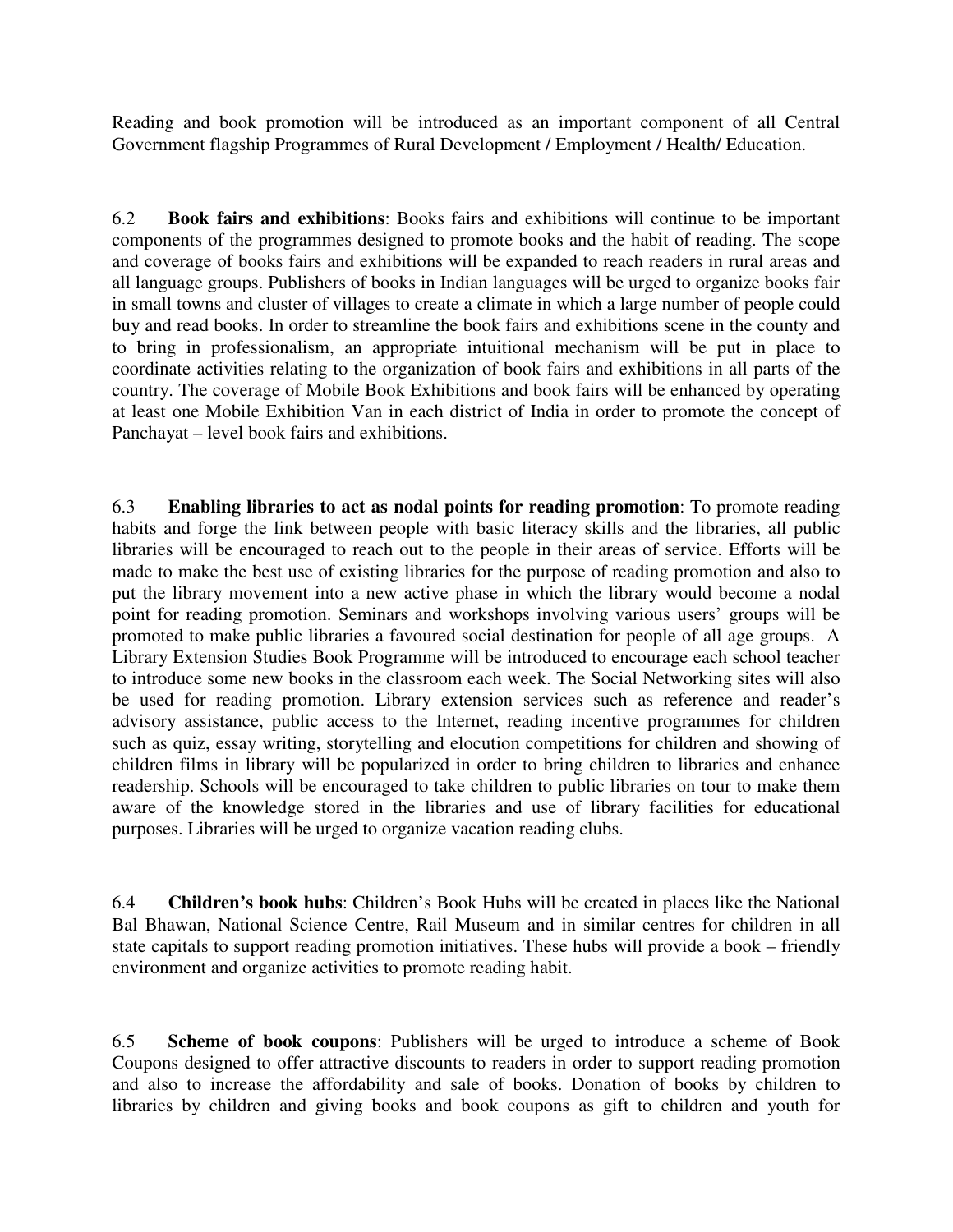birthdays, holidays and special occasions will be encouraged as a part of the efforts for book promotion and for improving reading habit among children.

6.6 **Readers' club**: As a part of efforts for readership promotion, and foster book mindedness in the country, the Readers' Club Movement will be expanded. All the States and Union Territories will be encouraged to support the efforts of the NBT in establishing Regional Book Promotion Centres. Public libraries and local schools will be encouraged to join hands to set up book clubs in villages.

6.7 **Integration of library services with post-literacy programme**: In regions, where library movements and literacy initiatives are strong, rural libraries will be integrated with the post –literacy and continuing education centres, especially in rural areas. Particular attention will be paid to the availability in rural libraries of a variety of quality reading materials in adequate quantity that are relevant to the needs of neo-literates. NGOs working in the field of education will be encouraged to run small libraries even in the form of 'book box' particularly for children and young readers. Mobile Libraries will be arranged for remote and far flung areas. In additional to the online accessibility of books to the readers.

6.8 **Promotion of neighborhood library system**: The establishment of neighborhood libraries I residential complexes will be encouraged to promote books and the habit of book reading. The schools will be encouraged to open their libraries' for general public after school hours and I week – ends. Such schools will be provided with incentives in maintaining those **libraries** 

6.9 **Library festivals**: Library festivals in recent years have become very popular and they attract a lot of authors and young readers who gather every year at a particular place. All necessary support will be given to organize literary festivals in all languages at national, state, district and tehsil levels. These festivals will be encouraged not only as a means of promoting the authors' books and fostering readership among the youth but also as a platform for authors and publishers to discuss the art of writing and publishing.

6.10 **National Readership Surveys**: National Readership Surveys will be supported to assess the reading habits and to collect information regarding readers' preferences and choices, readership status and trends among various age and language groups, gender groups, socio – economic groups in different regions. These surveys will be carried out at regular intervals to review the effectiveness of the policy and take corrective actions to promote readership.

# **Part VII**